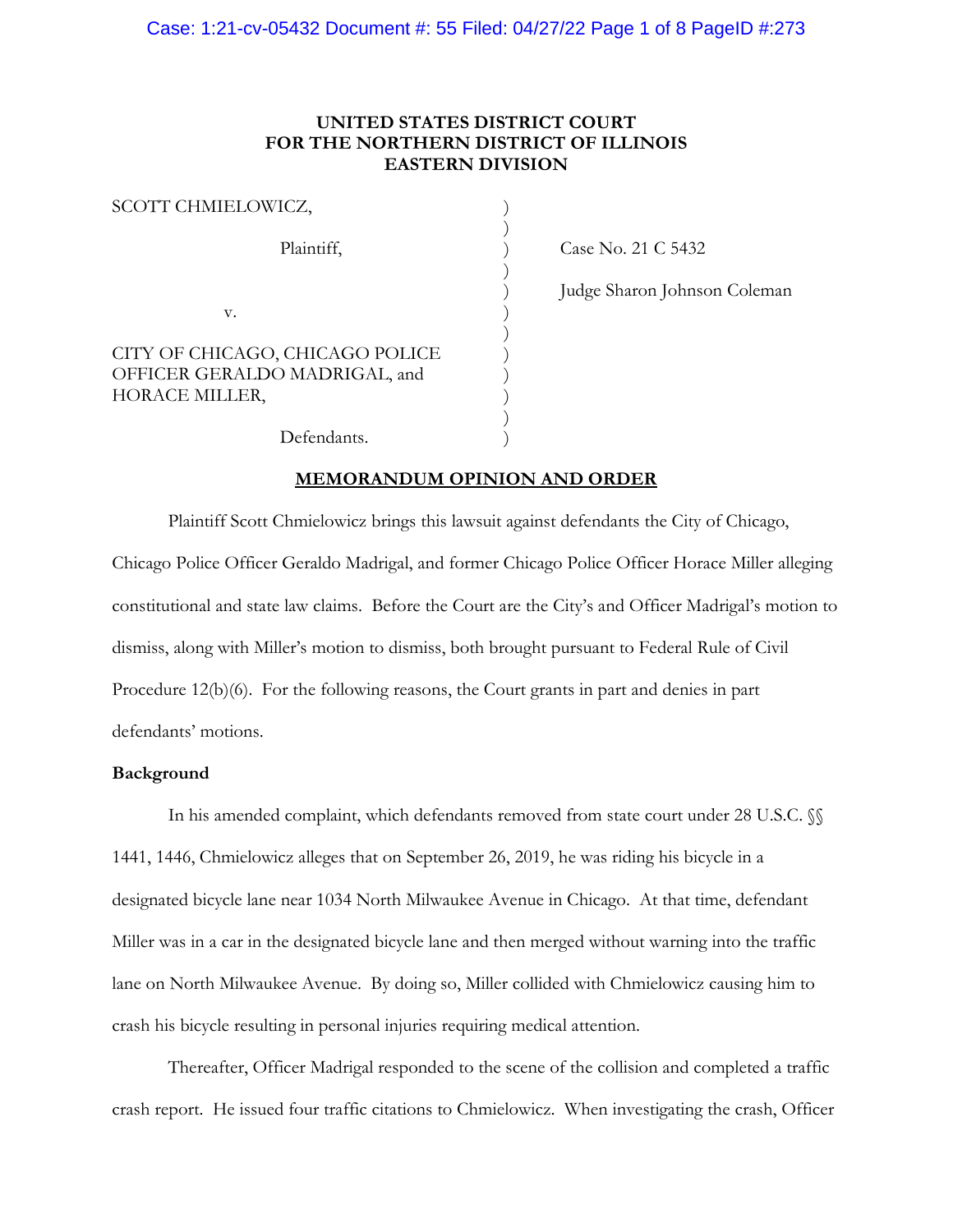#### Case: 1:21-cv-05432 Document #: 55 Filed: 04/27/22 Page 2 of 8 PageID #:274

Madrigal did not speak to Chmielowicz or any other witnesses except Miller. Chmielowicz alleges that there was no legal or factual basis for the four traffic citations issued. He also alleges that Miller and Officer Madrigal conspired to falsely report the collision and charge Chmielowicz with the traffic citations so that Miller, a former Chicago Police Officer, would not have to face criminal or civil liability for the collision.

In his amended complaint, Chmielowicz alleges a negligence claim against Miller (Count I), a Fourteenth Amendment Equal Protection claim against Miller and Officer Madrigal (Count II), a Fourth Amendment claim against Miller and Officer Madrigal (Count III), a conspiracy claim against Miller and Officer Madrigal (Count IV), a malicious prosecution claim against Miller (Count V), and an indemnification claim against the City (Count VI).

#### **Legal Standard**

A motion to dismiss pursuant to Rule 12(b)(6) for failure to state a claim tests the sufficiency of the complaint, not its merits. *Skinner v. Switzer*, 562 U.S. 521, 529, 131 S.Ct. 1289, 179 L.Ed.2d 233 (2011). When considering dismissal of a complaint, the Court accepts all well-pleaded factual allegations as true and draws all reasonable inferences in favor of the plaintiff. *Erickson v. Pardus*, 551 U.S. 89, 94, 127 S.Ct. 2197, 167 L.Ed.2d 1081 (2007) (per curiam). To survive a motion to dismiss, plaintiff must "state a claim for relief that is plausible on its face." *Bell Atlantic Corp. v. Twombly*, 550 U.S. 544, 570, 127 S.Ct. 1955, 167 L.Ed.2d 929 (2007). When ruling on a Rule 12(b)(6) motion, the Court can only review "the complaint itself, documents attached to the complaint, documents that are critical to the complaint and referred to in it, and information that is subject to proper judicial notice." *Kuebler v. Vectren Corp.*, 13 F.4th 631, 636 (7th Cir. 2021) (citation omitted).

#### **Discussion**

The Court starts with Miller's motion to dismiss, in which he does not challenge Chmielowicz's negligence allegations, but instead argues he is not a state actor for purposes of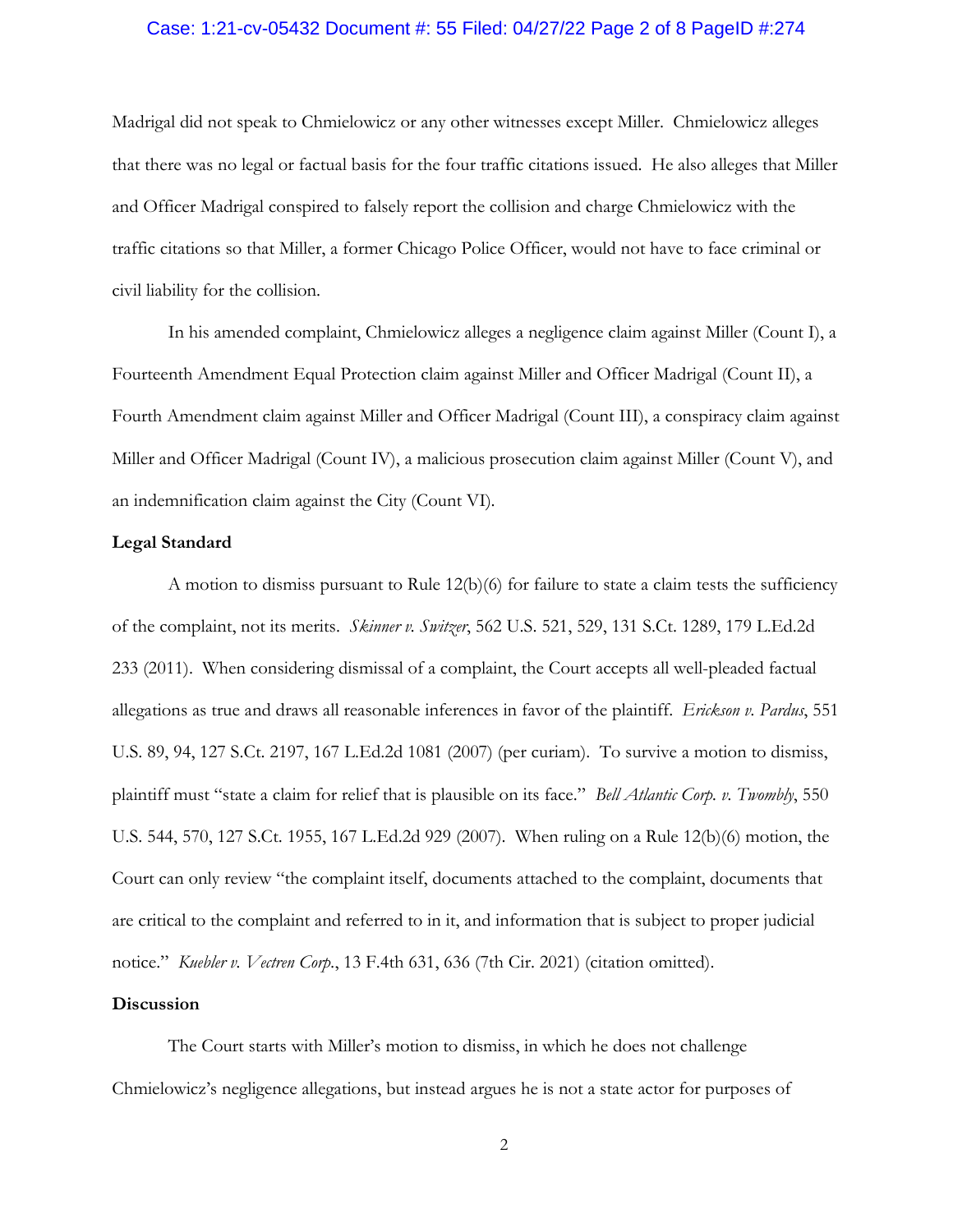#### Case: 1:21-cv-05432 Document #: 55 Filed: 04/27/22 Page 3 of 8 PageID #:275

Chmielowicz's constitutional claims against him in Counts II, III, and IV. To bring a constitutional claim under 42 U.S.C. § 1983, a plaintiff must show (1) the alleged misconduct was committed by a person acting under the color of state law, and (2) the state actor's conduct deprived plaintiff of his rights, privileges, or immunities secured by the United States Constitution or federal law. *See DiDonato v. Panatera*, 24 F.4th 1156, 1159 (7th Cir. 2022). In general, "[t]o plead that a defendant acted under color of state law, a § 1983 plaintiff must allege that a defendant's invocation of state authority in one way or another facilitated or enabled the alleged misconduct." *Id*. at 1161. The theory of conspiracy provides an exception to the state actor requirement, namely, "if a private actor conspires with a state actor to deprive someone's constitutional rights, the private actor may be subject to a § 1983 suit." *Alarm Detection Sys., Inc. v. Village of Schaumburg*, 930 F.3d 812, 825 (7th Cir. 2019). To bring a  $\sqrt{3}$  1983 conspiracy claim, a plaintiff must allege (1) the individuals reached an agreement to deprive him of his constitutional rights, and (2) overt acts in furtherance of the agreement deprived plaintiff of those rights. *Daugherty v. Page*, 906 F.3d 606, 612 (7th Cir. 2018).

Chmielowicz's conspiracy claim is based on Miller's and Officer Madrigal's alleged agreement to wrongfully blame him for the crash caused when Miller illegally merged into traffic and collided with Chmielowicz. The alleged goal of the conspiracy was for Miller to avoid criminal or civil liability for the collision he caused. In their motions, defendants argue that Chmielowicz's conspiracy allegations are insufficient because he failed to elaborate on the specific details involving the various parties at the time of the collision. Unlike the allegations in *Thomas v. City of Blue Island,* 178 F.Supp.3d 646 (N.D. Ill. 2016), which both Miller and Chmielowicz cite in their briefs, the conspiracy allegations in the present lawsuit are simple and straight-forward. Viewing the allegations and inferences in Chmielowicz's favor, there were only two actors involved, Officer Madrigal and Miller, who came to an agreement concerning the cause of the collision. They acted overtly on this conspiracy by Miller providing misinformation to Officer Madrigal, after which Officer Madrigal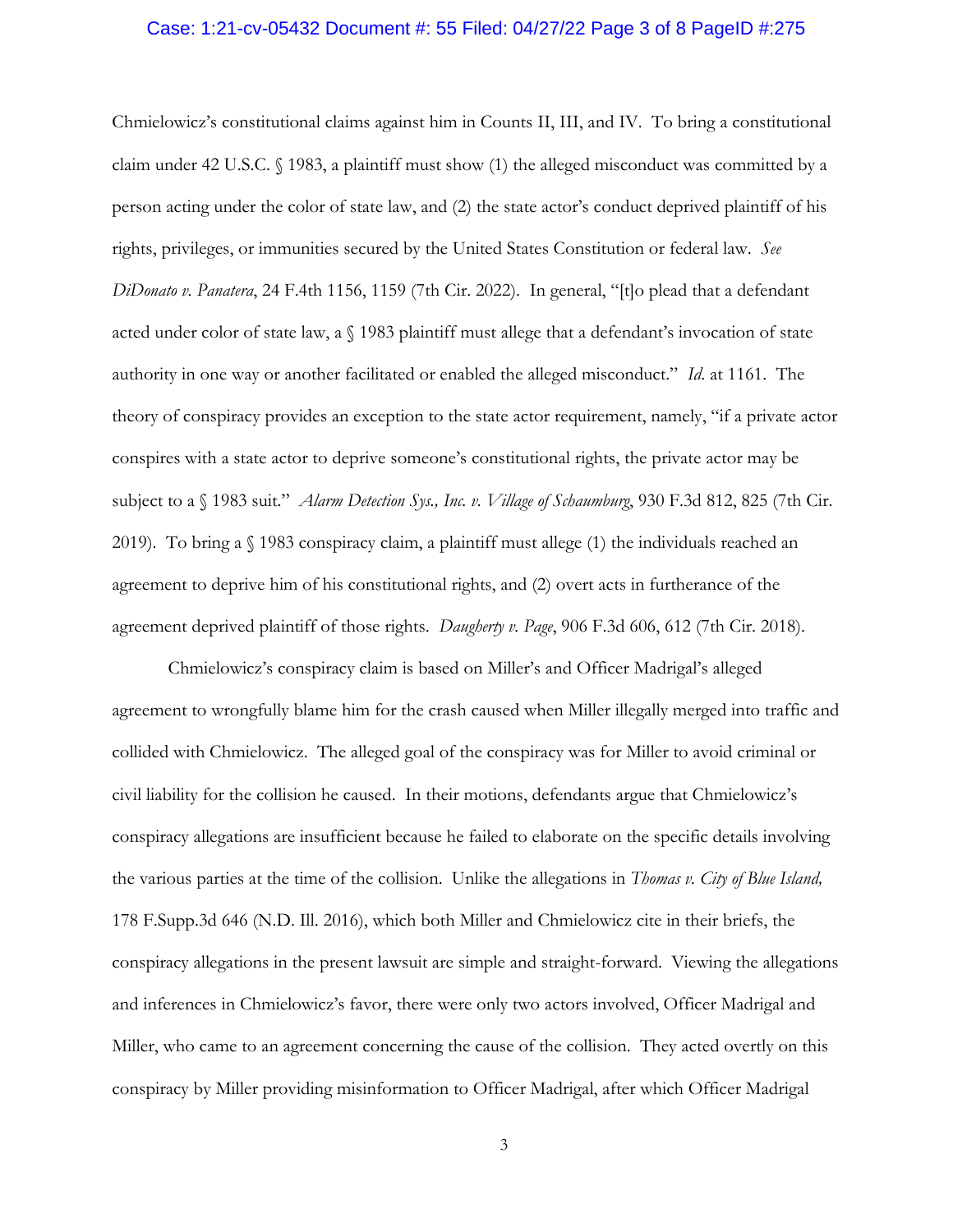#### Case: 1:21-cv-05432 Document #: 55 Filed: 04/27/22 Page 4 of 8 PageID #:276

filed a false traffic crash report implicating Chmielowicz. In short, Miller and Officer Madrigal attempted to cover-up Miller's culpability in causing the accident. Under these facts, Chmielowicz alleges that his Equal Protection rights were violated. He has thus plausibly alleged a conspiracy claim under § 1983. *See Iqbal*, 556 U.S. at 679 ("Determining whether a complaint states a plausible claim for relief" is "a context-specific task that requires the reviewing court to draw on its judicial experience and common sense.").

Turning to Chmielowicz's Equal Protection claim alleged in Count II, defendants argue he has failed to sufficiently allege his claim because he does not state he is a member of a protected class. Defendants' argument is misplaced because Chmielowicz is bringing a class-of-one Equal Protection claim, and thus he need not allege that he is a member of a protected class. *See 145 Fisk, LLC v. Nicklas*, 986 F.3d 759, 771 (7th Cir. 2021). "The classic class-of-one claim is illustrated when a public official, 'with no conceivable basis for his action other than spite or some other improper motive ... comes down hard on a hapless private citizen.'" *Frederickson v. Landeros*, 943 F.3d 1054, 1060 (7th Cir. 2019) (citation omitted). In addition, "it is not always necessary to find a similarly situated person" to bring a class-of-one claim. *Id*. at 1062. "If animus is readily obvious, it seems redundant to require that the plaintiff show disparate treatment in a near exact, one-to-one comparison to another individual." *Swanson v. City of Chetek*, 719 F.3d 780, 784 (7th Cir. 2013). This animus need not be discriminatory animus directed at a protected class, but includes allegations of improper conduct, animosity, malice, harassment, or vindictiveness, *see id*. at 784-85, along with arbitrary or unjustified exercises of governmental power. *Fredrickson*, 943 F.3d at 1062.

Chmielowicz has plausibly stated an Equal Protection class-of-one claim by alleging that Officer Madrigal filed a false crash report that Chmielowicz violated traffic laws and caused the crash with Miller. According to Chmielowicz, Officer Madrigal used his police powers for an improper purpose, namely, protecting a former Chicago Police Officer from culpability. He also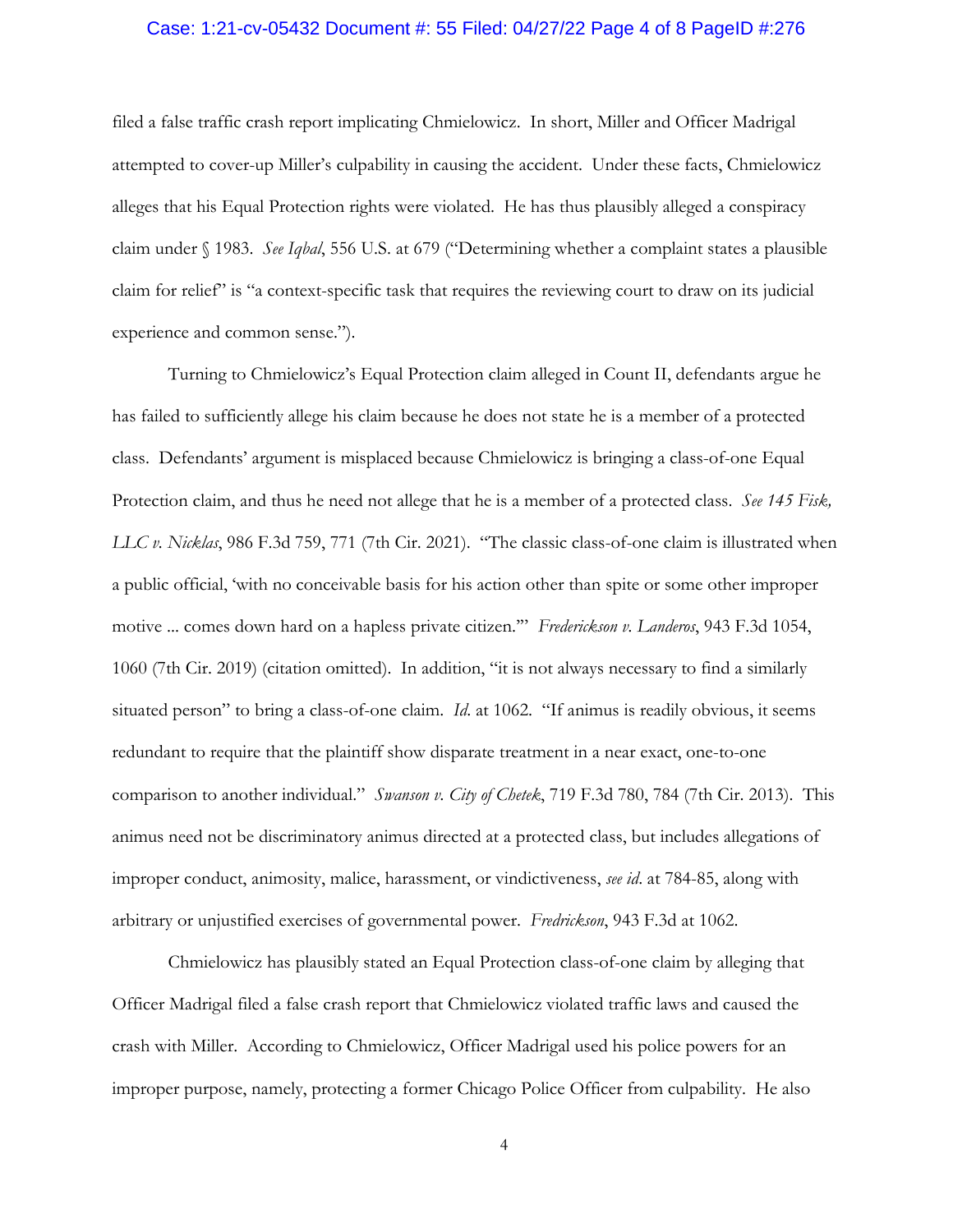#### Case: 1:21-cv-05432 Document #: 55 Filed: 04/27/22 Page 5 of 8 PageID #:277

alleges that Miller and Officer Madrigal falsely accused him of violating the law and aimed to coverup Miller's culpability. Viewing his allegations and all reasonable inferences in his favor, Chmielowicz asserts that Miller and Officer Madrigal singled him out and that their actions lacked a rational basis because of the defendants' improper, if not malicious, motives, along with their false accusations against him to cover-up Miller's misconduct. Under these facts, Chmielowicz has overcome the presumption of rationality that applies to government actions. *See, e.g., Muczynski v. Lieblick*, No. 10 C 0081, 2012 WL 5470738, at \*4 (N.D. Ill. Nov. 8, 2012) (Darrah, J.); *Ivy v. Powers,*  No. 08 C 3826, 2009 WL 230542, at \*5 (N.D. Ill. Jan. 30, 2009) (Kendall, J.). Thus, Chmielowicz's allegations state a plausible claim for relief. *See Iqbal*, 556 U.S. at 678 (a complaint is plausible on its face when plaintiff alleges "factual content that allows the court to draw the reasonable inference that the defendant is liable for the misconduct alleged."). The Court denies defendants' motions to dismiss Chmielowicz's Equal Protection claim as alleged in Count II.

Next, defendants contend Chmielowicz has failed to sufficiently allege his Fourth Amendment claim in Count III because he was never "seized" for Fourth Amendment purposes. To clarify, under the Fourth Amendment, a seizure of a person can take the form of physical force or a show of authority that restrains the liberty of a person. *Torres v. Madrid*, 141 S.Ct. 989, 995, 209 L.Ed.2d 190 (2021). In his response brief, Chmielowicz argues that he was "seized" because he was required to attend a court hearing on his traffic violations. The Seventh Circuit, however, has held that summons to court, alone, does not equal a seizure for Fourth Amendment purposes. *Smith v. Chicago,* 3 F.4th 332, 341 (7th Cir. 2021); *Bielanski v. County of Kane*, 550 F.3d 632, 642 (7th Cir. 2008). "To hold otherwise would transform every traffic ticket and jury summons into a potential Section 1983 claim." *Bielanski*, 550 F.3d at 642; *see also Mitchell v. City of Elgin*, 912 F.3d 1012, 1017 (7th Cir. 2019) ("Converting every traffic ticket into a nascent Fourth Amendment claim strikes us as an aggressive reading of the constitutional text."). The legal question of whether a summons to court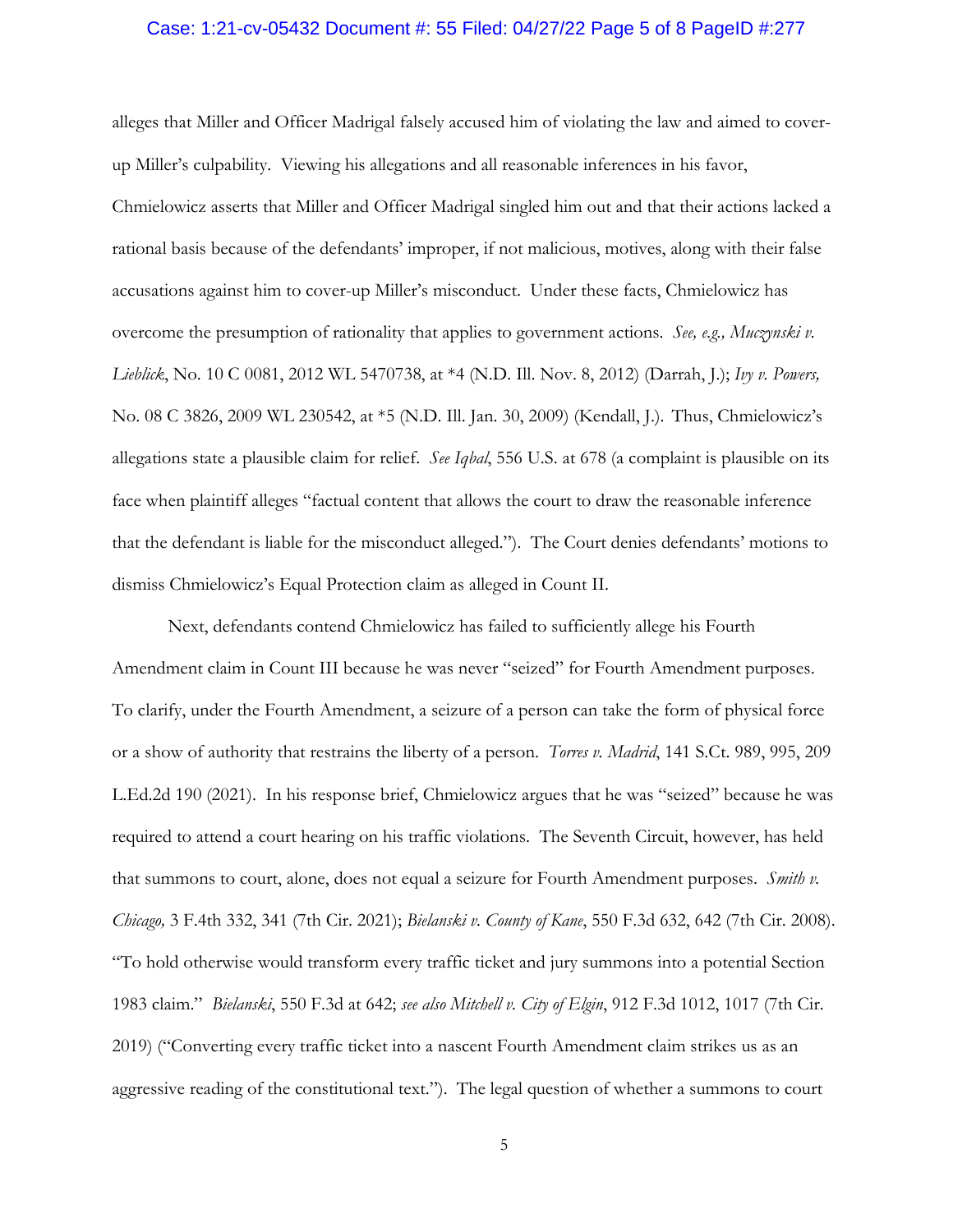#### Case: 1:21-cv-05432 Document #: 55 Filed: 04/27/22 Page 6 of 8 PageID #:278

amounts to a Fourth Amendment seizure, however, is in flux because the Supreme Court granted certiorari in relation to *Smith v. Chicago* on April 18, 2022, at which time it vacated the judgment and remanded the matter to the Seventh Circuit in light of *Thompson v. Clark*, 142 S.Ct. 1332 (2022). Because of this uncertainty, Chmielowicz admits that he is bringing this claim to preserve it pending appellate resolution of this issue. The Court therefore grants defendants' motion and dismisses Chmielowicz's Fourth Amendment claim without prejudice.

Examining the Illinois malicious prosecution claim against Miller, Chmielowicz must eventually show "(1) the commencement or continuance of an original criminal or civil judicial proceeding by the defendant; (2) the termination of the proceeding in favor of the plaintiff; (3) the absence of probable cause for such proceeding; (4) the presence of malice; and (5) damages resulting to the plaintiff." *Lund v. City of Rockford, Ill.*, 956 F.3d 938, 949 (7th Cir. 2020) (quoting *Swick v. Liautaud*, 169 Ill.2d 504, 215 Ill.Dec. 98, 662 N.E.2d 1238, 1242 (Ill. 1996)).

In his motion, Miller argues Chmielowicz's claim must fail because he cannot establish that the termination of the traffic tickets was indicative of his innocence under the second malicious prosecution element. Taking judicial notice of the Circuit Court of Cook County's Certified Statements of Disposition, the Circuit Court dismissed the traffic violations for failure to prosecute on November 4, 2021. Under Illinois law, the failure to prosecute is a "favorable termination" for malicious prosecution purposes. *See Selby v. O'Dea*, 156 N.E.3d 1212, 1232, 441 Ill.Dec. 463, 483, 2020 IL App (1st) 181951, ¶ 100 (1st Dist. 2020); *Cult Awareness Network v. Church of Scientology Int'l*, 177 Ill. 2d 267, 279-80, 226 Ill.Dec. 604, 685 N.E.2d 1347 (1997) (adopting Restatement (Second) of Torts § 674). Miller's first argument is unavailing.

Miller further asserts that he did not commence the prosecution of the traffic charges against Chmielowicz, as required under the first malicious prosecution element. Under Illinois law, "a person can be liable for commencing or continuing a malicious prosecution even if that person does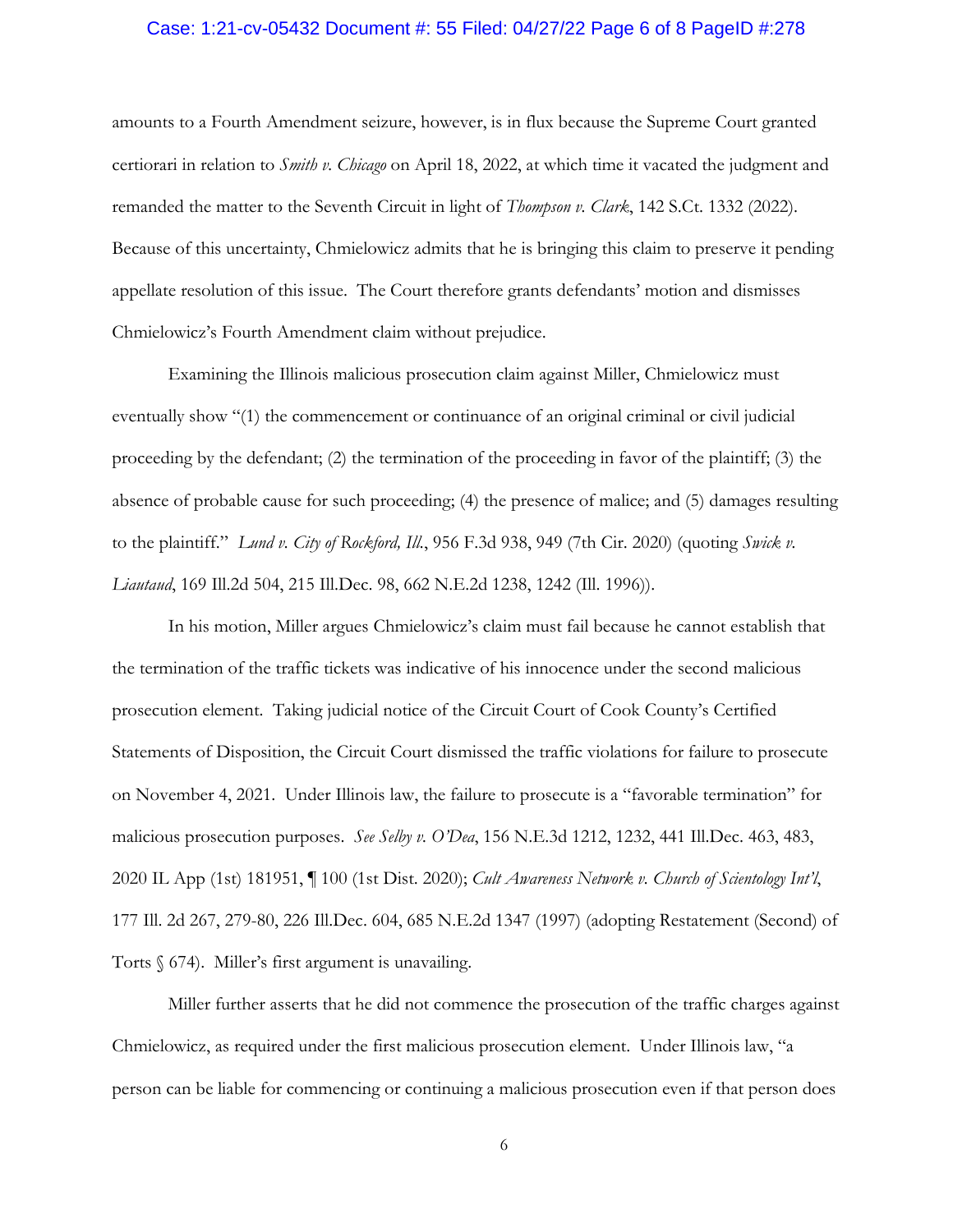#### Case: 1:21-cv-05432 Document #: 55 Filed: 04/27/22 Page 7 of 8 PageID #:279

not ultimately wield prosecutorial power." *Beaman v. Freesmeyer*, 131 N.E.3d 488, 499, 433 Ill.Dec. 130, 141, 2019 IL 122654, ¶ 43 (Ill. 2019). "Liability thus depends on whether the defendant was actively instrumental in causing the prosecution, and the presumption of prosecutorial independence can be overcome by showing that the defendant improperly exerted pressure on the prosecutor, knowingly provided misinformation to him or her, concealed exculpatory evidence, or otherwise engaged in wrongful or bad-faith conduct instrumental in the initiation of the prosecution." *Id*. (citation omitted).

In his amended complaint, Chmielowicz alleges his traffic charges were based on Miller's false version of the events that blamed him and shielded Miller from liability. Put differently, Miller, the complaining witness, gave false information to Officer Madrigal, and "when a citizen *knowingly* gives false information to a police officer, who then swears out a complaint, the officer's action may be attributed to the citizen." *Randall v. Lemke*, 726 N.E.2d 183, 185, 244 Ill.Dec. 587, 589, 311 Ill.App.3d 848, 850 (2d Dist. 2000) (emphasis in original). As such, Chmielowicz's complaint gives "enough details about the subject-matter of the case to present a story that holds together," and therefore, survives Miller's motion to dismiss. *See Swanson v. Citibank, N.A.*, 614 F.3d 400, 404 (7th Cir. 2010). The Court denies Miller's motion to dismiss Count V.

As to Chmielowicz's indemnification claim against the City in Count VI, because he has sufficiently alleged a constitutional claim against Officer Madrigal, in which the officer was acting within the scope of his employment, the indemnification claim stands.

On a final note, the Court reminds the parties that arguments made for the first time in reply briefs are waived. *White v. United States*, 8 F.4th 547, 552 (7th Cir. 2021).

### **Conclusion**

For these reasons, the Court grants in part and denies in part defendants' motions to dismiss [17, 19]. The Court also grants defendant Miller's motion to strike  $\P$  22-24 of the amended

7